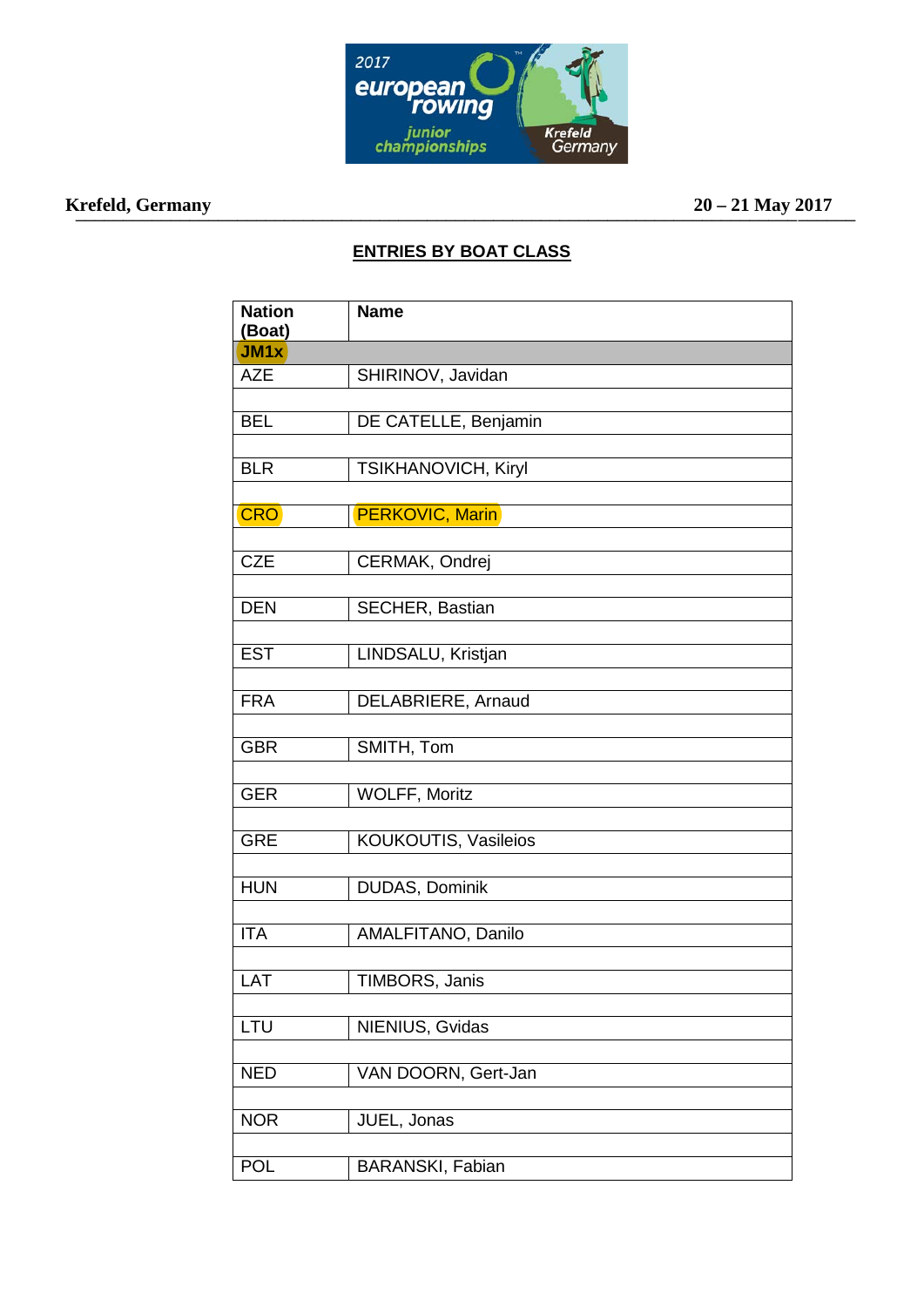| <b>POR</b>               | FIGUEIREDO SILVA, Tiago             |
|--------------------------|-------------------------------------|
| <b>RUS</b>               | <b>BEDNIAKOV, Petr</b>              |
| <b>SRB</b>               | IZDA, Alexandar                     |
| SUI                      | SCHAEUBLE, Jan                      |
| <b>TUR</b>               | GUNES, Naim Talha                   |
| <b>UKR</b>               | OVCHARENKO, Yehor                   |
| <b>JM2-</b>              |                                     |
| <b>AUT</b>               | LINDORFER, Lorenz                   |
| <b>AUT</b>               | SIGL, Anton                         |
|                          |                                     |
| <b>CRO</b><br><b>CRO</b> | LONCARIC, Patrik<br>LONCARIC, Anton |
|                          |                                     |
| <b>CZE</b>               | CABAN, Albert                       |
| <b>CZE</b>               | SKALAK, Jan                         |
|                          |                                     |
| <b>GER</b>               | HARDER, Jan                         |
| <b>GER</b>               | <b>VORBERG, Nils</b>                |
| <b>GRE</b>               | SOTIRAKOPOULOS, Pantelis            |
| <b>GRE</b>               | PALAIOPANOS, Athanasios             |
|                          |                                     |
| <b>IRL</b>               | <b>JOHNSTON, Aaron</b>              |
| IRL                      | <b>CORRIGAN, Ross</b>               |
|                          |                                     |
| <b>ITA</b>               | DI RUOCCO, Aniello                  |
| <b>ITA</b>               | APUZZO, Leonardo                    |
|                          |                                     |
| LTU<br>LTU               | <b>STANKUNAS, Domantas</b>          |
|                          | STANKUNAS, Dovydas                  |
| <b>MDA</b>               | DEREVIANCO, Mihail                  |
| <b>MDA</b>               | <b>BULAT, Alexandr</b>              |
|                          |                                     |
| <b>POL</b>               | PYZA, Pawel                         |
| <b>POL</b>               | JOZEFOWICZ, Damian                  |
|                          |                                     |
| <b>ROU</b>               | BERARIU, Stefan-Constantin          |
| <b>ROU</b>               | LEHACI, Florin-Sorin                |
|                          |                                     |
| <b>SRB</b>               | MLADENOVIC, Vuk                     |
| <b>SRB</b>               | TRICKOVIC, Veselin                  |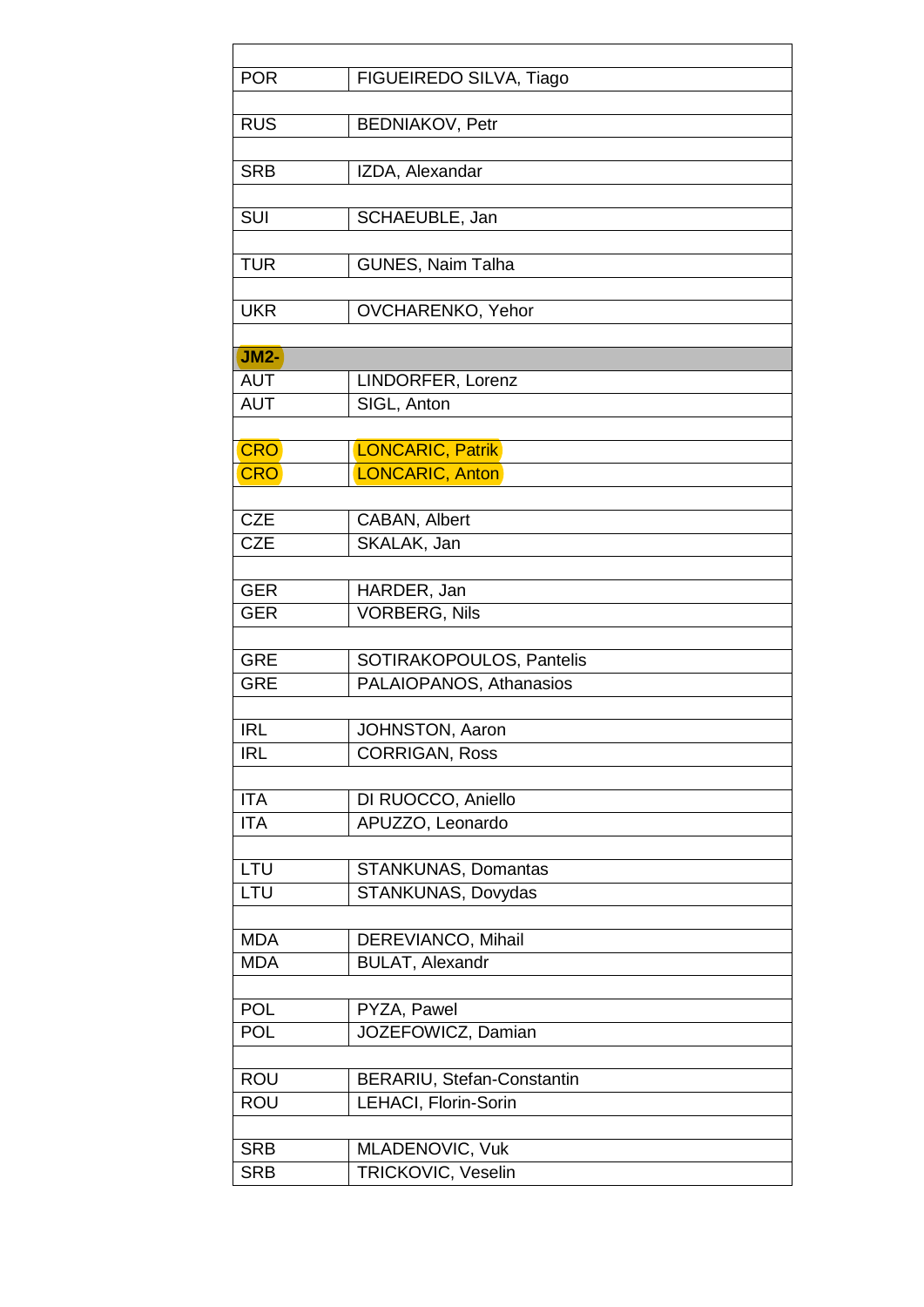| <b>TUR</b> | SAHIN, Aydin Inanc           |
|------------|------------------------------|
| <b>TUR</b> | <b>BEKIROGLU, Ismail Ali</b> |
|            |                              |
| <b>UKR</b> | ONIPCHENKO, Maksym           |
| <b>UKR</b> | MUSIIENKO, Kostiantyn        |
|            |                              |
| JM2x       |                              |
| <b>AUT</b> | <b>ERLMOSER, Severin</b>     |
| <b>AUT</b> | <b>AUERBACH, Armin</b>       |
|            |                              |
| <b>BEL</b> | VANDENBUSSCHE, Tristan       |
| <b>BEL</b> | <b>COLPAERT, Marlon</b>      |
|            |                              |
| <b>BLR</b> | LAPUTSIN, Artsem             |
| <b>BLR</b> | ZALATY, Yauheni              |
|            |                              |
| <b>BUL</b> | NEYKOV, Emil                 |
| <b>BUL</b> | PETROV, Viktor               |
|            |                              |
| <b>CRO</b> | <b>FARKAS, Patrik</b>        |
| <b>CRO</b> | <b>HABUDA, Karlo</b>         |
|            |                              |
| <b>CZE</b> | ZIMA, Filip                  |
| <b>CZE</b> | MAHLER, Gabriel              |
|            |                              |
| <b>DEN</b> | KNUDSEN, Mikkel              |
| <b>DEN</b> | FLARUP JOHANSEN, Adrian      |
|            |                              |
| <b>EST</b> | HARJUS, Rain                 |
| <b>EST</b> | KUSHTEYN, Mikhail            |
|            |                              |
| <b>FRA</b> | DAVY, Jordan                 |
| <b>FRA</b> | IZART, Jean-Pierre           |
|            |                              |
| <b>GER</b> | BEREND, Jan                  |
| <b>GER</b> | SCHLOTT, Simon               |
|            |                              |
| <b>GRE</b> | <b>STERGIAKAS, Christos</b>  |
| <b>GRE</b> | NTINENIS, Charalampos        |
|            |                              |
| <b>HUN</b> | KUNSTAR, Mark                |
| <b>HUN</b> | KIRALY, Csaba                |
|            |                              |
| <b>ITA</b> | <b>TONELLI, Matteo</b>       |
| <b>ITA</b> | MOLINARI, Francesco          |
|            |                              |
| LTU        | <b>MASANAUSKAS, Titas</b>    |
| LTU        | <b>KERSANSKAS, Kasparas</b>  |
|            |                              |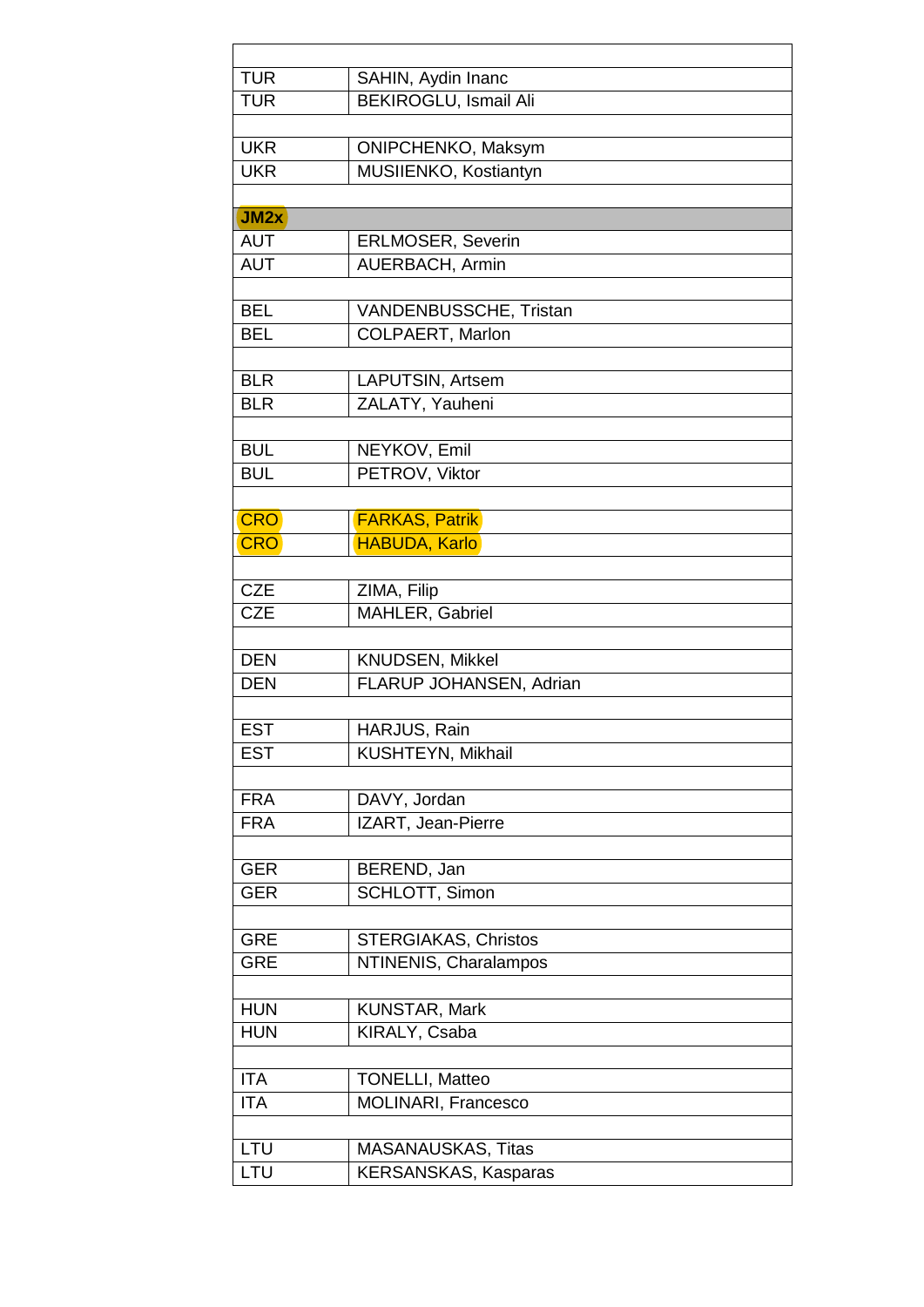| <b>MDA</b>  | MASNIC, Alexandru                            |
|-------------|----------------------------------------------|
| <b>MDA</b>  | FURNIKA, Daniel                              |
|             |                                              |
| <b>NOR</b>  | YNGSDAL, Nicolay                             |
| <b>NOR</b>  | AALDERS, Jaime                               |
|             |                                              |
| <b>POL</b>  | DOMERADZKI, Jan                              |
| <b>POL</b>  | MADAJ, Maciej                                |
|             |                                              |
| <b>SLO</b>  | CAS, Jaka                                    |
| <b>SLO</b>  | PUHEK, Blaz                                  |
|             |                                              |
| <b>SRB</b>  | PETROVIC, Aleksa                             |
| <b>SRB</b>  | SELAKOVIC, Danilo                            |
|             |                                              |
| <b>SVK</b>  | POPELKA, Jakub                               |
| <b>SVK</b>  | STIFFEL, Adam                                |
|             |                                              |
| <b>UKR</b>  | CHUMAK, Yevhenii                             |
| <b>UKR</b>  | POPYK, Vladyslav                             |
|             |                                              |
| <b>JM4-</b> |                                              |
| <b>AUT</b>  | ANSTISS, Liam                                |
| <b>AUT</b>  | LAGGNER, Patrick                             |
| <b>AUT</b>  | FINSTER, Alexander                           |
| <b>AUT</b>  | <b>HOLLER, Mattijs</b>                       |
|             |                                              |
| <b>BUL</b>  |                                              |
| <b>BUL</b>  | SIMEONOV, Martin<br><b>BORISOV, Dragomir</b> |
|             |                                              |
| BUL         | PETKOV, Dimitar                              |
| <b>BUL</b>  | CVETANOV, Georgi                             |
|             |                                              |
| <b>CRO</b>  | <b>MARIC, Mario</b>                          |
| <b>CRO</b>  | <b>PERUSKO, Korado</b>                       |
| <b>CRO</b>  | <b>BOZAC, Moreno</b>                         |
| <b>CRO</b>  | <b>TOKIC, Ivan</b>                           |
|             |                                              |
| <b>DEN</b>  | VALBIRK, Magnus                              |
| <b>DEN</b>  | CHRISTIANSEN, Christian                      |
| <b>DEN</b>  | KOK, Esben                                   |
| <b>DEN</b>  | RATHENBORG, Magnus                           |
|             |                                              |
| <b>GER</b>  | SACHERER, Yannik                             |
| <b>GER</b>  | KRUSE, Ole                                   |
| <b>GER</b>  | KOHOUT, Mika Marinus                         |
| <b>GER</b>  | HEITHOFF, John                               |
|             |                                              |
| <b>ITA</b>  | BERTONE, Jacopo                              |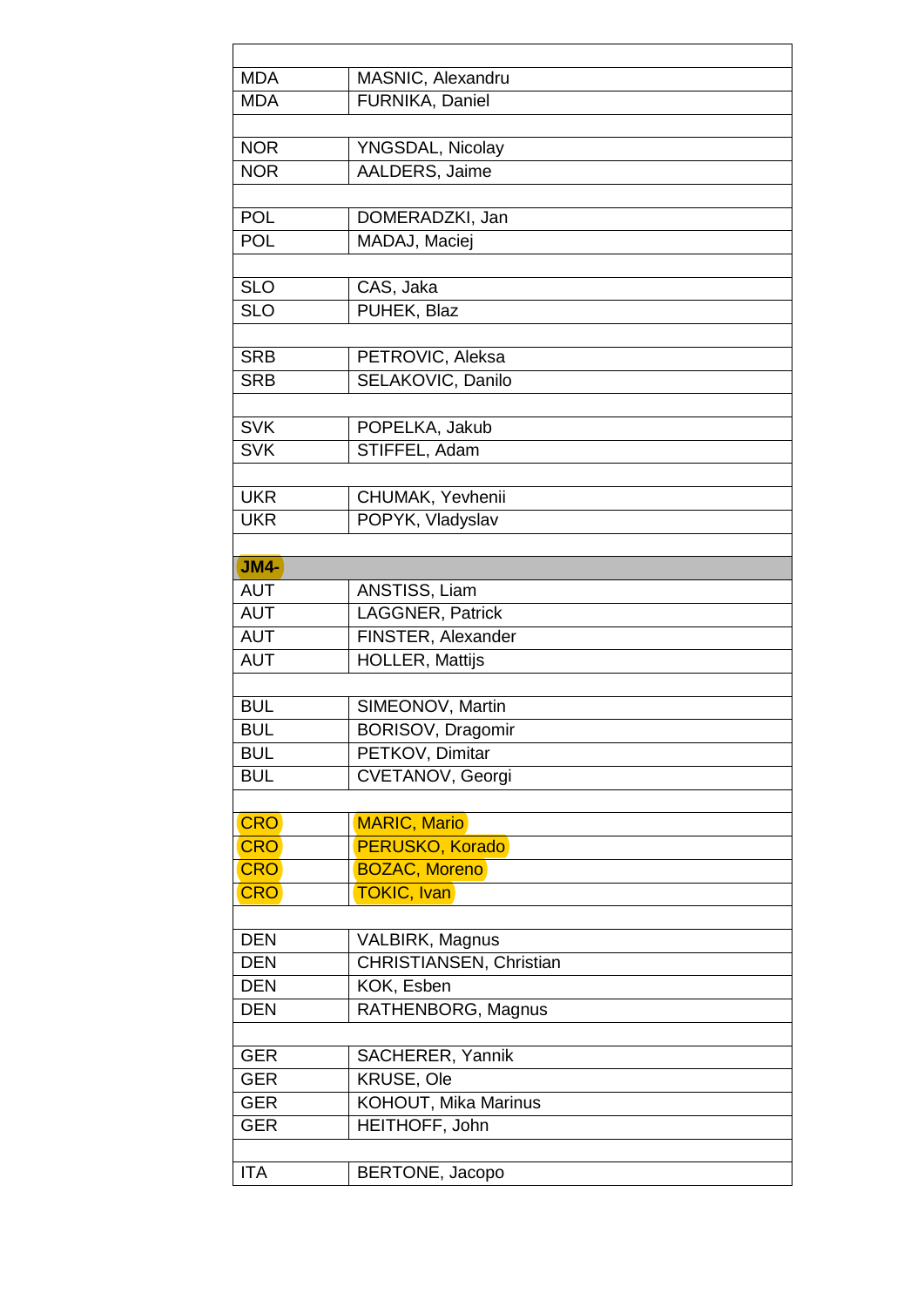| <b>ITA</b> | SCOLARI, Stefano             |
|------------|------------------------------|
| <b>ITA</b> | ZENNA, Gennaro               |
| <b>ITA</b> | SERIO, Raffaele              |
|            |                              |
| <b>POL</b> | JANUSZEWSKI, Mikolaj         |
| <b>POL</b> | PIETRASIAK, Rafal            |
| <b>POL</b> | KALINSKI, Mateusz            |
| <b>POL</b> | DZIEWIECZYNSKI, Piotr        |
|            |                              |
| <b>ROU</b> | CIOBICA, Dumitru-Alexandru   |
| <b>ROU</b> | CHELARU, Nicu-Iulian         |
| <b>ROU</b> | COJOCARU, Cristian-Ionut     |
| <b>ROU</b> | HUC, Ciprian                 |
|            |                              |
| <b>SRB</b> | LIJESKIC, Pavle              |
| <b>SRB</b> | MILOVANOVIC, Veljko          |
| <b>SRB</b> | PIVAC, Vukasin               |
| <b>SRB</b> | <b>DJURANOVIC, Marko</b>     |
|            |                              |
| SUI        | FLOHR, Anton                 |
| <b>SUI</b> | MUELLER, Nico                |
| <b>SUI</b> | GISIGER, Oliver              |
| SUI        | <b>SCHNEIDER, Nils</b>       |
|            |                              |
|            |                              |
| $JMA+$     |                              |
| <b>BLR</b> | KHRAMKOU, Dzmitry            |
| <b>BLR</b> | BAKHTIMIROV, Yan             |
| <b>BLR</b> | MIKHEYENKA, Pavel            |
| <b>BLR</b> | <b>IHNATSIUK, Dzmitry</b>    |
| <b>BLR</b> | HAITSIUKEVICH, Danila        |
|            |                              |
| <b>CRO</b> | <b>GARMA, Frane Filip</b>    |
| <b>CRO</b> | <b>GOJANOVIC-RAKIC, Luka</b> |
| <b>CRO</b> | <b>GRGIC, Ivan-Ante</b>      |
| <b>CRO</b> | <b>IPSA, Fabio</b>           |
| <b>CRO</b> | <b>BALEK, Luka</b>           |
|            |                              |
| <b>GER</b> | KUN, Elias                   |
| <b>GER</b> | <b>HOPMANN, Henry</b>        |
| <b>GER</b> | ANGL, Jasper                 |
| <b>GER</b> | PEIKERT, Oliver              |
| <b>GER</b> | <b>CARNETTO, Elisa</b>       |
|            |                              |
| <b>ITA</b> | DINI, Federico               |
| <b>ITA</b> | SABBATINO, Aniello           |
| <b>ITA</b> | <b>VINCENTI, Alberto</b>     |
| <b>ITA</b> | CARANDO, Andrea              |
| <b>ITA</b> | MACCHI, Leonardo             |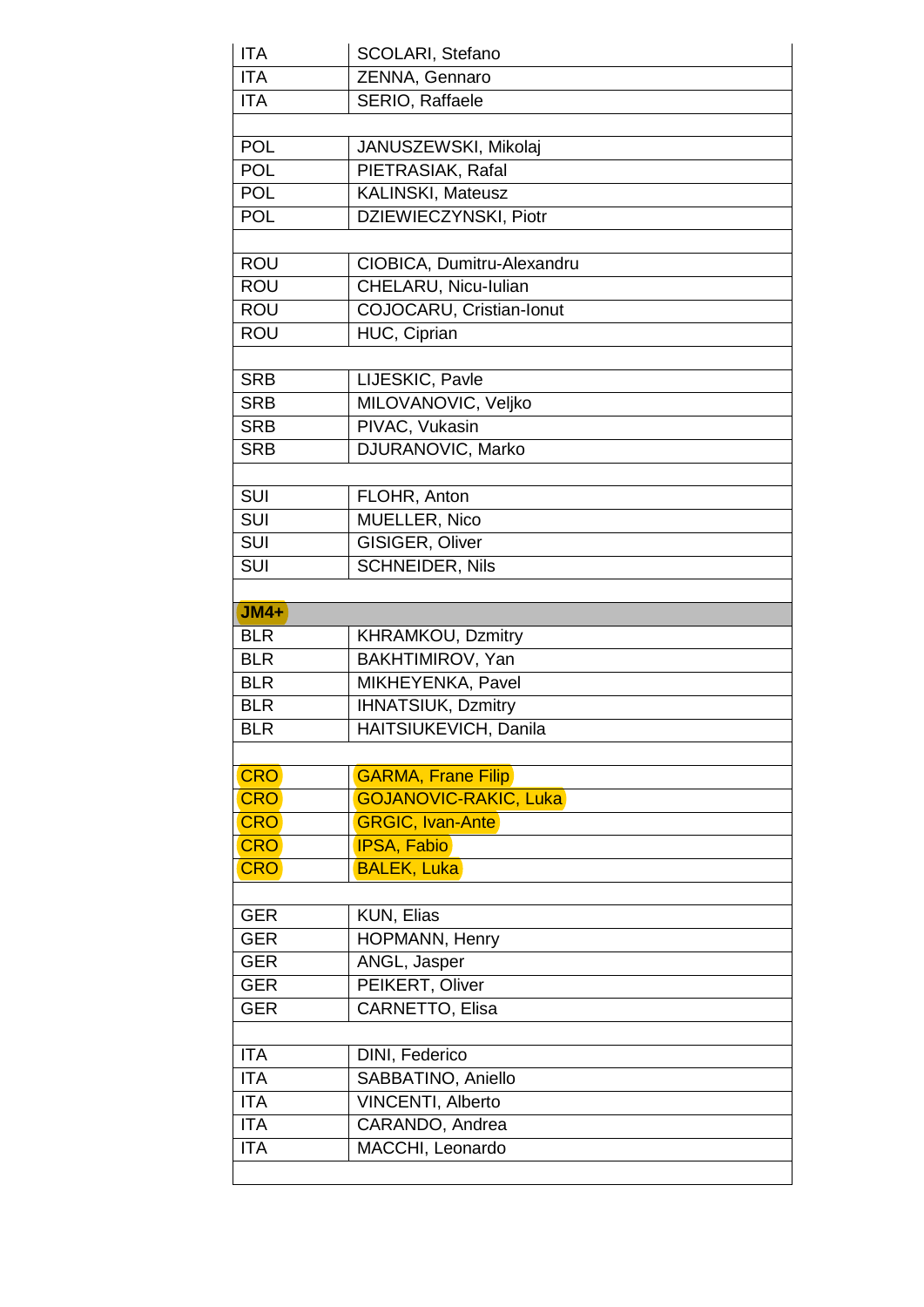| <b>RUS</b> | PODTEREBKOV, Evgenii                |
|------------|-------------------------------------|
| <b>RUS</b> | ESKIN, Nikita                       |
| <b>RUS</b> | SOBOLEV, Aleksei                    |
| <b>RUS</b> | MONCHENKO, Andrey                   |
| <b>RUS</b> | POPOV, Ilia                         |
|            |                                     |
| <b>TUR</b> | OZDEMIR, Dervis                     |
| <b>TUR</b> | OGUZ, Emre                          |
| <b>TUR</b> | <b>ERTURK, Baris</b>                |
| <b>TUR</b> | OZTURK, Omer                        |
| <b>TUR</b> | AYDEMIR, Baris                      |
|            |                                     |
| <b>UKR</b> | BEREZOVSKYI, Viacheslav             |
| <b>UKR</b> | SOMOV, Vladyslav                    |
| <b>UKR</b> | NOHOL, Oleh                         |
| <b>UKR</b> | SKORYI, Roman                       |
| <b>UKR</b> | DZIUBYNSKYI, Denys                  |
|            |                                     |
| JMAX       |                                     |
| <b>AUT</b> | NEPPL, Benedikt                     |
| <b>AUT</b> | ANIMASHAUN, Martin                  |
| <b>AUT</b> | HORNACEK, Maximilian                |
| <b>AUT</b> | STEKL, Gabriel                      |
|            |                                     |
| <b>BUL</b> | CHAVDARSKI, Georgi                  |
| <b>BUL</b> | PETROV, Viktor                      |
| <b>BUL</b> | NEYKOV, Emil                        |
| <b>BUL</b> | PENEV, Lazar                        |
|            |                                     |
| <b>CRO</b> | <b>GABRE, Frane</b>                 |
| <b>CRO</b> | <b>VRDOLJAK, Hrvoje</b>             |
| <b>CRO</b> | <b>SARIC, Ivan</b>                  |
| <b>CRO</b> | <b>GIROTTO, Mihael</b>              |
|            |                                     |
| <b>CZE</b> | KULHANEK, Adam                      |
| <b>CZE</b> | HRUBY, Frantisek                    |
| <b>CZE</b> | KUNCAK, Vaclav                      |
| <b>CZE</b> | <b>REHOREK, Marek</b>               |
|            |                                     |
| <b>DEN</b> | LENZING, Jacob                      |
| <b>DEN</b> | <b>TOLSTRUP CHRISTENSEN, Oliver</b> |
| <b>DEN</b> | LUND, Jonas                         |
| <b>DEN</b> | SKOV JERKOVIC, Oliver               |
| <b>EST</b> |                                     |
| <b>EST</b> | TOOM, Joonas<br>LOOT, Elar          |
| <b>EST</b> | <b>NURM, Bertty</b>                 |
| <b>EST</b> | GORLOV, Nikita                      |
|            |                                     |
|            |                                     |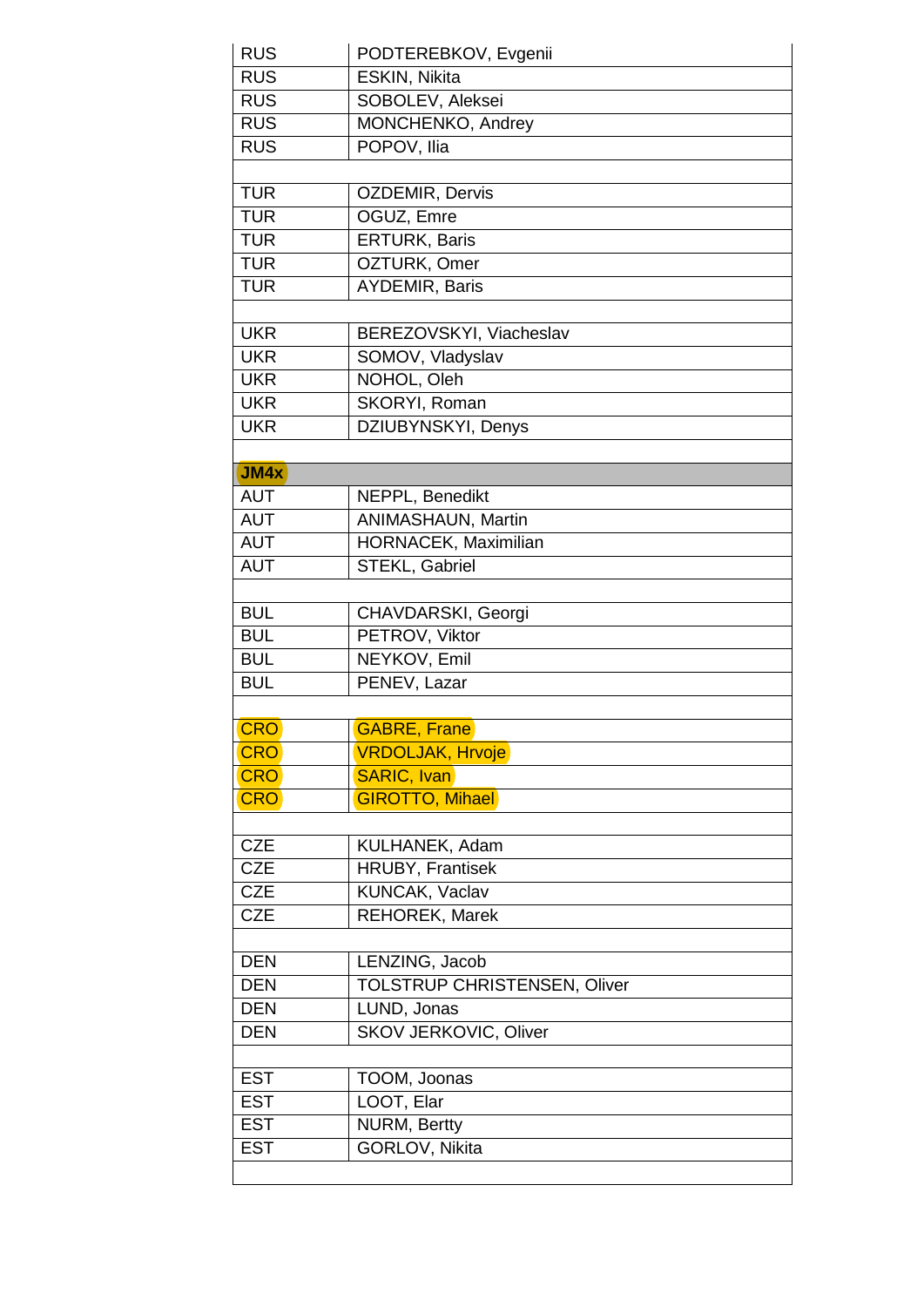| <b>FRA</b> | GIRERD, Anthony               |
|------------|-------------------------------|
| <b>FRA</b> | LARCHEVEQUE, Hugues           |
| <b>FRA</b> | <b>DESHAIES, Louis</b>        |
| <b>FRA</b> | MELLIER, Teva                 |
|            |                               |
| <b>GER</b> | <b>WERNER, Franz</b>          |
| <b>GER</b> | VON MUELLER, Tassilo          |
| <b>GER</b> | <b>ENGELBRACHT, Malte</b>     |
| <b>GER</b> | HILDEBRANDT, Til              |
|            |                               |
| <b>HUN</b> | LASZLO, Peter                 |
| <b>HUN</b> | ILLENYI, Daniel               |
| <b>HUN</b> | PORVAZSNYIK, Patrik           |
| <b>HUN</b> | SZLOVAK, Rajmund              |
|            |                               |
| <b>IRL</b> | O'FLYNN, Barry                |
| <b>IRL</b> | DUNDON, Matthew               |
| <b>IRL</b> | KEATING, John                 |
| <b>IRL</b> | QUINLAN, James                |
|            |                               |
| <b>ITA</b> | RADICE KAROSCHITZ, Leonardo   |
| <b>ITA</b> | D'ALFONSI, Gabriele           |
| <b>ITA</b> | GAIONE, Lorenzo               |
| <b>ITA</b> | DI COLANDREA, Nunzio          |
|            |                               |
| <b>LAT</b> | <b>RUGELIS, Oskars Ansis</b>  |
| LAT        | <b>GOLMEISTERS, Peteris</b>   |
| <b>LAT</b> | SAMANOVICS, Ints              |
| LAT        | PENCIS, Toms                  |
|            |                               |
| <b>POL</b> | ZALEGA, Bartlomiej            |
| <b>POL</b> | <b>BUDZYNSKI, Tomasz</b>      |
| <b>POL</b> | KASPAREK, Krzysztof           |
| <b>POL</b> | SKIERECKI, Jedrzej            |
|            |                               |
| <b>ROU</b> | CIRSTEA, Sebastian-Constantin |
| <b>ROU</b> | NESTIAN, Iulian               |
| <b>ROU</b> | HALMAGIAN, David-Catalin      |
| <b>ROU</b> | HORODISTEANU, Florin-Bogdan   |
|            |                               |
| <b>RUS</b> | MONAKHOV, Ilia                |
| <b>RUS</b> | SUVOROV, Aleksandr            |
| <b>RUS</b> | IASHIN, Vladimir              |
| <b>RUS</b> | LAVRENTEV, Vladimir           |
|            |                               |
| SUI        | HUEHN, Valentin               |
| SUI        | CONDRAU, Dominic              |
| SUI        |                               |
|            | GULICH, Andrin                |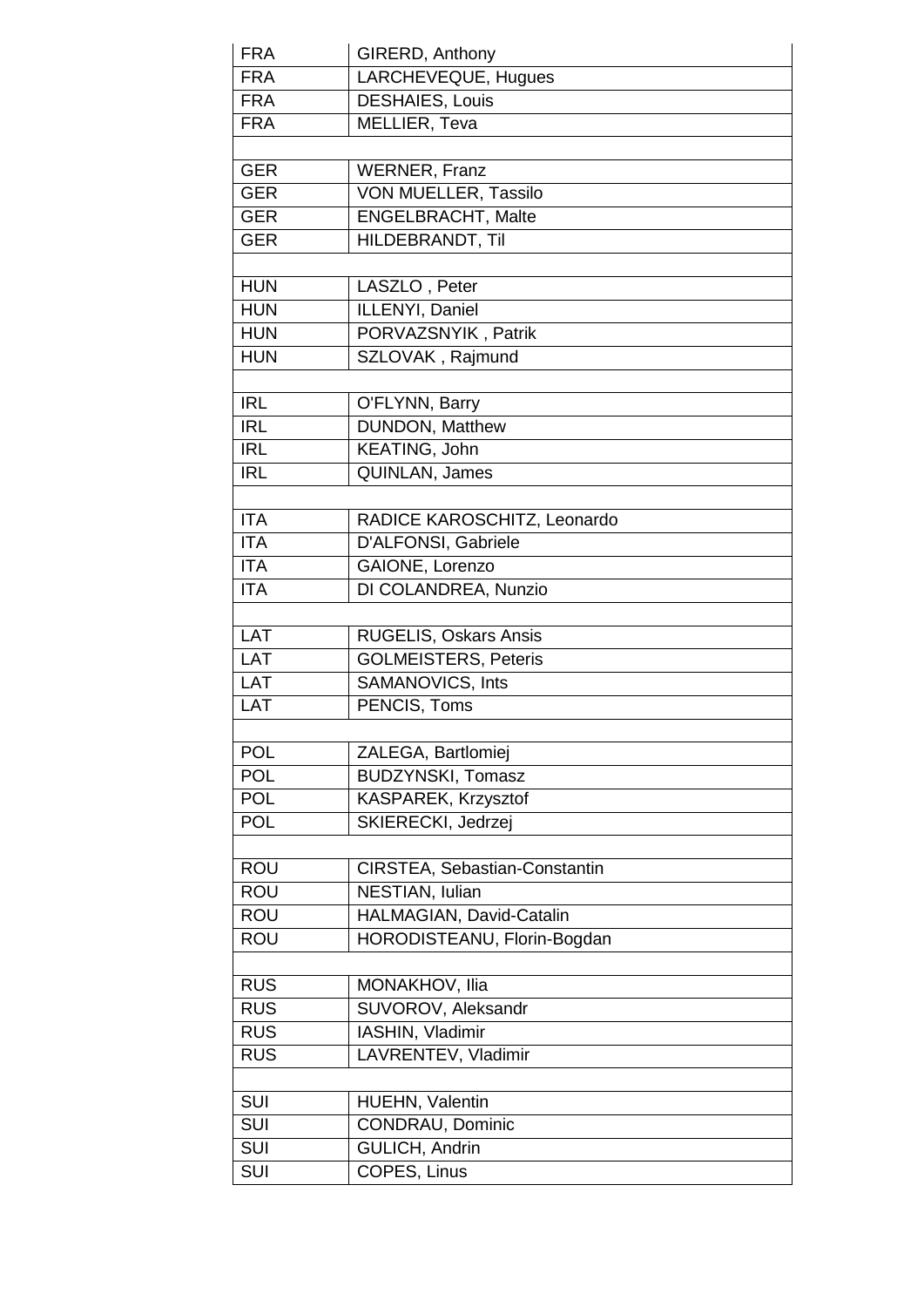| <b>UKR</b>               | KHORIEV, Mykola           |
|--------------------------|---------------------------|
| <b>UKR</b>               | AISTOV, Anton             |
| <b>UKR</b>               | KARPOV, Illia             |
| <b>UKR</b>               | TYSHSHENKO, Ivan          |
|                          |                           |
| <b>JM8+</b>              |                           |
| <b>BLR</b>               | MYSLIVETS, Mikita         |
| <b>BLR</b>               | FEDARENKA, Andrei         |
| <b>BLR</b>               | DZEHTSIAROU, Vitali       |
| <b>BLR</b>               | ZHURAULIOU, Maksim        |
| <b>BLR</b>               | <b>BANDZIUK, Aliaksei</b> |
| <b>BLR</b>               | MAISEYEV, Yauheni         |
| <b>BLR</b>               | BELIAKOU, Danila          |
| <b>BLR</b>               | MARTSINKEVICH, Raman      |
| <b>BLR</b>               | HAITSIUKEVICH, Danila     |
|                          |                           |
| <b>BUL</b>               | KOSTOV, Presiyan          |
| <b>BUL</b>               | GEORGIEV, Aleksandar      |
| <b>BUL</b>               | SIMEONOV, Martin          |
| <b>BUL</b>               | <b>BORISOV, Dragomir</b>  |
| <b>BUL</b>               | PETKOV, Dimitar           |
| <b>BUL</b>               | CVETANOV, Georgi          |
| <b>BUL</b>               | CHAVDARSKI, Georgi        |
| <b>BUL</b>               | PENEV, Lazar              |
| <b>BUL</b>               | <b>BASHOV, Rafael</b>     |
|                          |                           |
| <b>CZE</b>               | LESKO, Jan                |
| <b>CZE</b>               | CHLADEK, Jan              |
| <b>CZE</b>               | <b>SETINA, Vojtech</b>    |
| <b>CZE</b>               | SANTRUCEK, Vit            |
| <b>CZE</b>               | CIHOVSKY, Matej           |
| <b>CZE</b>               | VOCHOSKA, Jan             |
| <b>CZE</b>               | POJEZNY, Martin           |
| <b>CZE</b>               | JELINEK, Tomas            |
| <b>CZE</b>               | SUMA, Radek               |
|                          |                           |
| <b>FRA</b>               | <b>BABIN, Cyril</b>       |
| <b>FRA</b>               | AMET, Corentin            |
| <b>FRA</b>               | RAYET, Teo                |
| <b>FRA</b>               | SEDAROS, Victor-Emmanuel  |
| <b>FRA</b><br><b>FRA</b> | LOY, Arthur               |
|                          | MARTINEZ, Hugo            |
| <b>FRA</b>               | LERUSSI, Romain           |
| <b>FRA</b>               | <b>GONZALES, Clement</b>  |
| <b>FRA</b>               | <b>CRESPY, Louis</b>      |
|                          |                           |
| <b>GER</b>               | MUENCH, Leon              |
| <b>GER</b>               | <b>ENDERS, Pattric</b>    |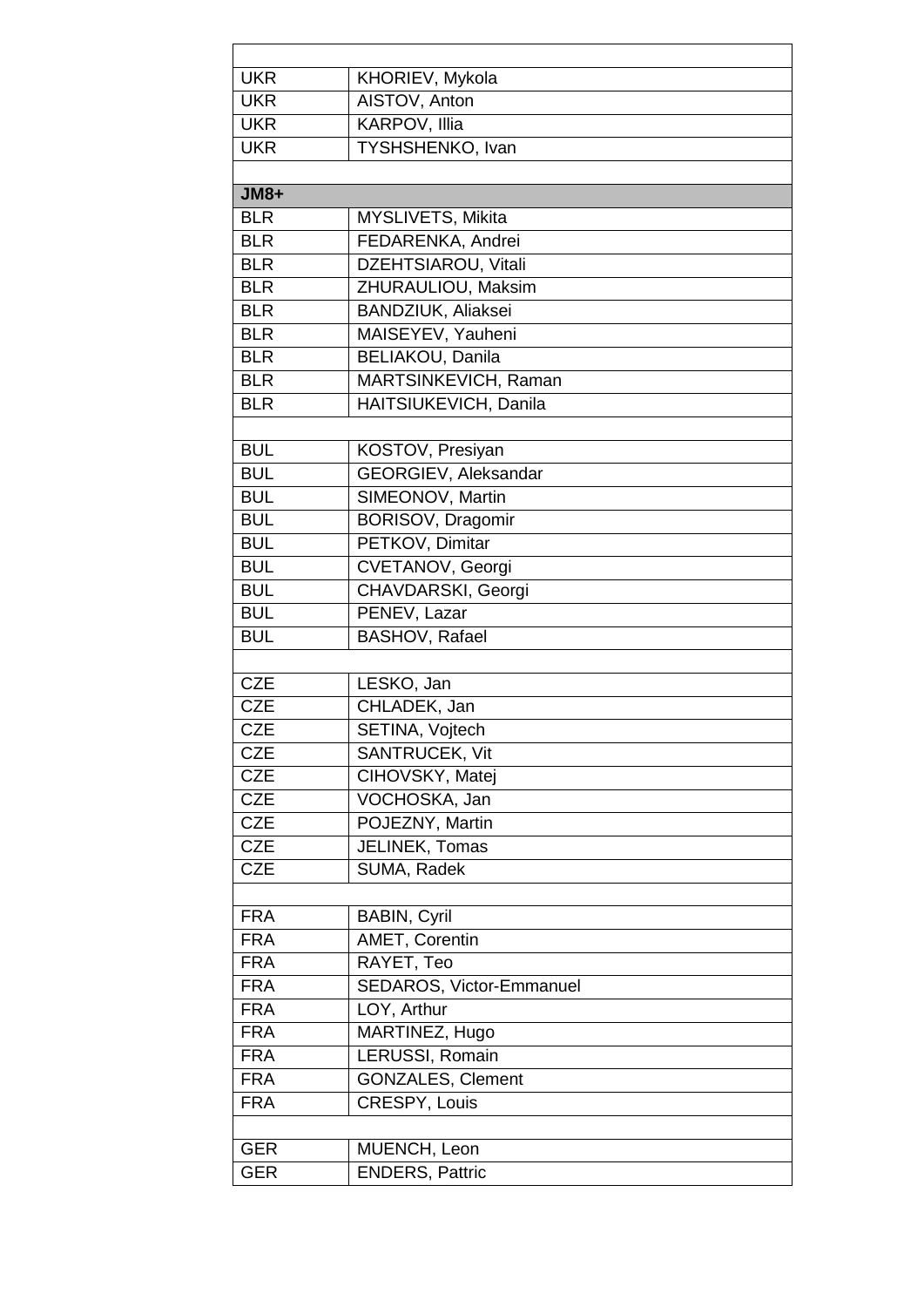| <b>GER</b> | <b>WULFF, Christian</b>        |
|------------|--------------------------------|
| <b>GER</b> | <b>KNUEPPEL, Teve</b>          |
| <b>GER</b> | CHRIST, Julius                 |
| <b>GER</b> | <b>SCHLOETEL, Patrick</b>      |
| <b>GER</b> | LINGNAU, Julius                |
| <b>GER</b> | POTT, Patrick                  |
| <b>GER</b> | FERLING, Sebastian             |
|            |                                |
| <b>HUN</b> | SZENTPALI, Gergo               |
| <b>HUN</b> | FEHER, Norbert                 |
| <b>HUN</b> | FELMERI, Mark                  |
| <b>HUN</b> | PAPP, Benedek                  |
| <b>HUN</b> | HARASZTI, Tamas                |
| <b>HUN</b> | KISS, Norbert Adam             |
| <b>HUN</b> | LAJKO, Aron                    |
| <b>HUN</b> | <b>BECSEI, Bonifac</b>         |
| <b>HUN</b> | PRIVACZKI, Laura               |
|            |                                |
| <b>ITA</b> | <b>TONELLI, Matteo</b>         |
| <b>ITA</b> | MOLINARI, Francesco            |
| <b>ITA</b> | PENNUCCI, Elia                 |
| <b>ITA</b> | PANCERI, Matteo Raffaele       |
| <b>ITA</b> | <b>GEROSA, Roberto</b>         |
| <b>ITA</b> | ZEMOLIN, Luca                  |
| <b>ITA</b> | FASOLI, Simone                 |
| <b>ITA</b> | COMINI, Davide                 |
| <b>ITA</b> | ZOPPINI, Riccardo              |
|            |                                |
| <b>NED</b> | MOLENAAR, Olav                 |
| <b>NED</b> | DE MONCHY, Charles             |
| <b>NED</b> | <b>SCHOLTEN, Noud</b>          |
| <b>NED</b> | VAN DER MAAREL, Edwin          |
| <b>NED</b> | JOORDENS, Jasper               |
| <b>NED</b> | SLAGTER, Stefan                |
| <b>NED</b> | <b>SCHWARZ, Gijs</b>           |
| <b>NED</b> | DE HERTOG, Thomas              |
| <b>NED</b> | SWILDENS, Jip                  |
|            |                                |
| <b>ROU</b> | LUNGU, Andrei                  |
| <b>ROU</b> | SIMION, Dorin                  |
| <b>ROU</b> | <b>BUCUR, Dumitru-Valentin</b> |
| <b>ROU</b> | CORNEA, Andrei-Sebastian       |
| <b>ROU</b> | VLAD, Georgel-Bogdan           |
| <b>ROU</b> | DANCIU, Alexandru-Laurentiu    |
| <b>ROU</b> | NITA, Stefan-Robert            |
| <b>ROU</b> | CIREASA, Marian                |
| <b>ROU</b> | MALIS, Andrei-Valentin         |
|            |                                |
| <b>RUS</b> | RIABCHUK, Denis                |
|            |                                |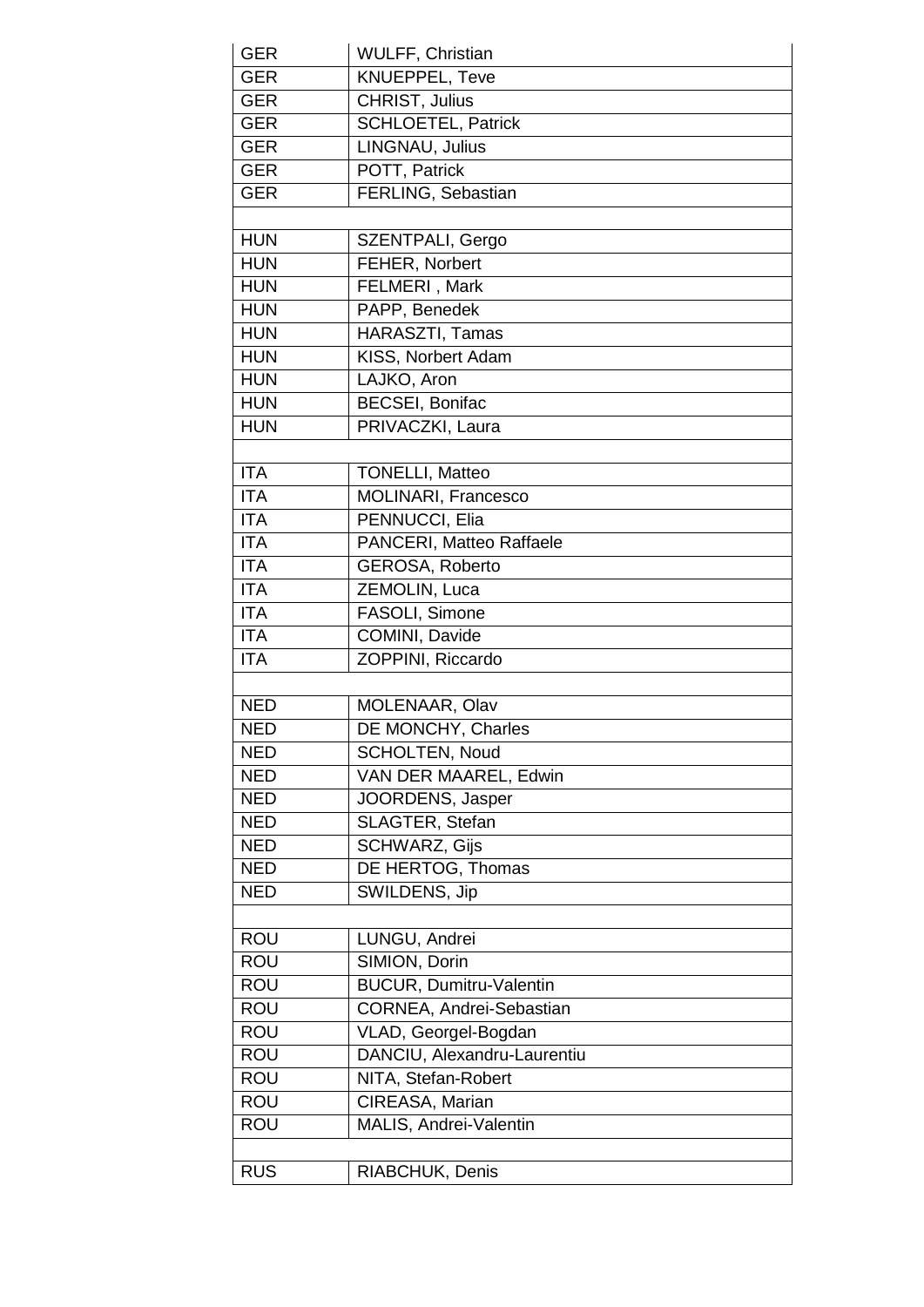| <b>RUS</b>  | GINDICH, lurii             |
|-------------|----------------------------|
| <b>RUS</b>  | SHVETSOV, Aleksei          |
| <b>RUS</b>  | ISKIV, Sergei              |
| <b>RUS</b>  | TROFIMOV, Ivan             |
| <b>RUS</b>  | GREB, Artem                |
| <b>RUS</b>  | RUDNICHENKO, Artem         |
| <b>RUS</b>  | <b>GORIUSHIN, Grigorii</b> |
| <b>RUS</b>  | POPOV, Ilia                |
|             |                            |
| JW1x        |                            |
| <b>AUT</b>  | KRISTOF, Johanna           |
|             |                            |
| <b>BEL</b>  | GOVAERT, Caitlin           |
|             |                            |
| <b>BLR</b>  | SKARAKHODAVA, Palina       |
|             |                            |
| <b>BUL</b>  | MARKOVA, Madlen            |
|             |                            |
| <b>EST</b>  | JAANSON, Greta             |
|             |                            |
| <b>FRA</b>  | <b>BAILLEUL, Margaux</b>   |
|             |                            |
| <b>GBR</b>  | ADAMSON, Zoe               |
|             |                            |
| <b>GER</b>  | LEUPOLD, Sophie            |
|             |                            |
| <b>HUN</b>  | BENDA, Orsolya             |
|             |                            |
| <b>ITA</b>  | MIGNEMI, Giulia            |
|             |                            |
| LAT         | LINE, Anna Rezija          |
|             |                            |
| LTU         | BEZZUBOVAITE, Egle         |
|             |                            |
| <b>NED</b>  | VAN OPZEELAND, Isabel      |
|             |                            |
| <b>NOR</b>  | HELSETH, Amanda            |
|             |                            |
| <b>POR</b>  | FIGUEIREDO, Claudia        |
|             |                            |
| <b>SLO</b>  | MACCHI, Ilaria             |
|             |                            |
| SUI         | WUETHRICH, Mattea          |
|             |                            |
| <b>SWE</b>  | EKROS, Alice               |
|             |                            |
| <b>UKR</b>  | SKORYK, Nadiia             |
|             |                            |
| <b>JW2-</b> |                            |
|             |                            |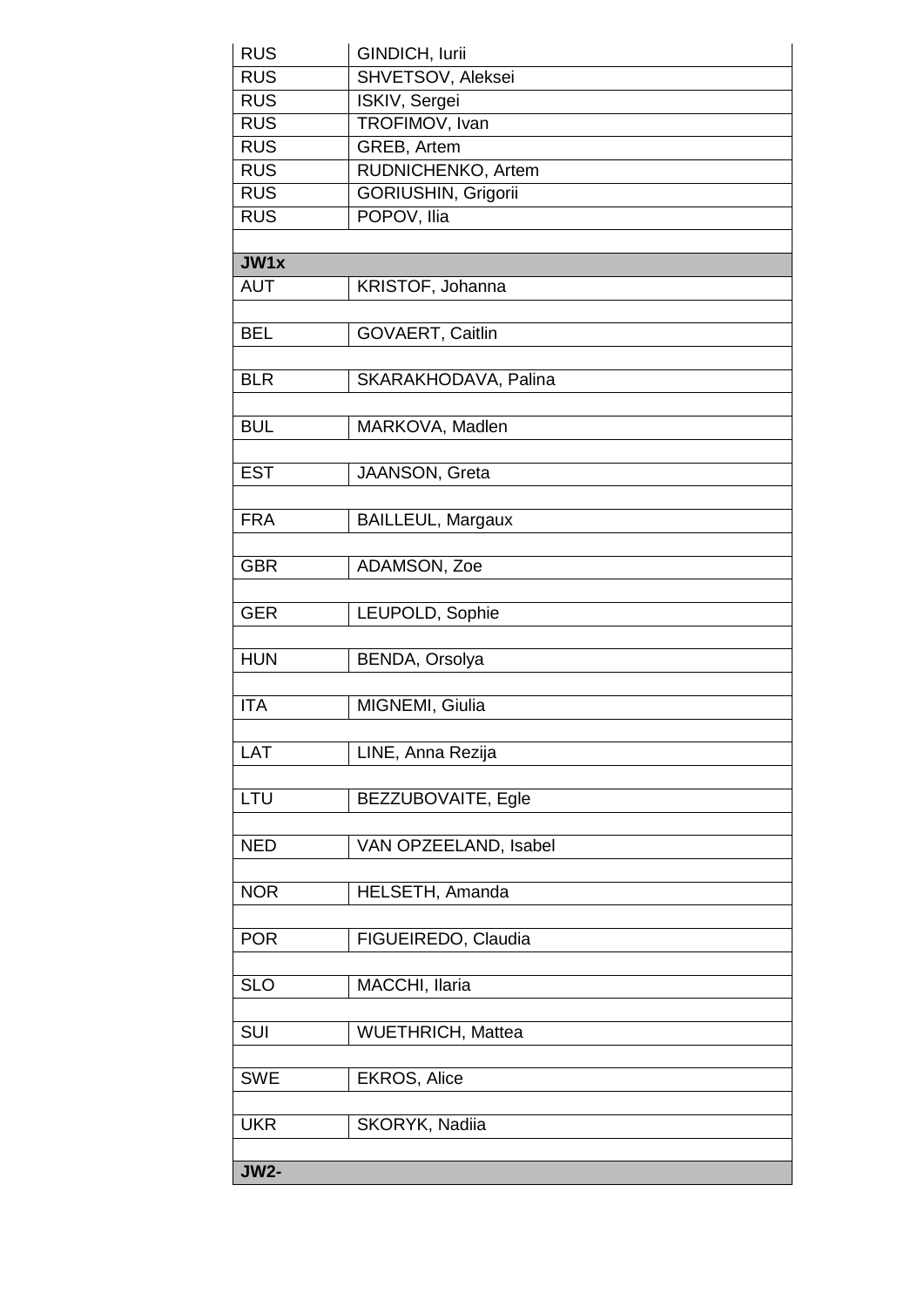| <b>CZE</b>               | MACKOVA, Anna-Marie                      |
|--------------------------|------------------------------------------|
| <b>CZE</b>               | LAZNICKOVA, Josefina                     |
|                          |                                          |
| <b>DEN</b>               | KIAER, Amalie                            |
| <b>DEN</b>               | <b>BRUNNICH SORENSEN, Cecilie</b>        |
|                          |                                          |
| <b>GBR</b>               | <b>CESSFORD, Hope</b>                    |
| <b>GBR</b>               | DONALD, Flo                              |
|                          |                                          |
| <b>GER</b>               | FUHRMANN, Katja                          |
| <b>GER</b>               | ZEIDLER, Marie-Sophie                    |
|                          |                                          |
| <b>GRE</b>               | GEORGOUDI, Margarita                     |
| <b>GRE</b>               | <b>BOURMPOU, Christina</b>               |
|                          |                                          |
| <b>IRL</b>               | <b>MCGIRR, Gill</b>                      |
| <b>IRL</b>               | O REILLY, Eliza                          |
|                          |                                          |
| <b>ITA</b>               | TONTODONATI, Letizia                     |
| <b>ITA</b>               | ALAJDI EL IDRISSI, Khadija               |
|                          |                                          |
| LTU                      | <b>URBONAITE, Vytaute</b>                |
| LTU                      | <b>KRALIKAITE, Kamile</b>                |
|                          |                                          |
| <b>POL</b>               | GRZELLA, Paulina                         |
| <b>POL</b>               | STRENG, Barbara                          |
|                          |                                          |
| <b>ROU</b>               | AILINCAI, Adriana                        |
| <b>ROU</b>               | TIVODARIU, Maria                         |
|                          |                                          |
| <b>RUS</b>               | DEMATEVA, Valeriia                       |
| <b>RUS</b>               | KOVINA, Elizaveta                        |
|                          |                                          |
| <b>SLO</b>               | POTOCNIK, Pia                            |
| <b>SLO</b>               | HREN, Lea                                |
|                          |                                          |
| <b>TUR</b>               | YILMAZ, Aysenur                          |
| <b>TUR</b>               | SURER, Didem                             |
|                          |                                          |
| <b>UKR</b>               | MITLITSKA, Alisa                         |
| <b>UKR</b>               | HUZHVA, Zhanna                           |
|                          |                                          |
| JW2x                     |                                          |
| <b>AUT</b>               | STANIVUK, Jovana                         |
| <b>AUT</b>               | TIEFENTHALER, Lara                       |
|                          |                                          |
| <b>BUL</b><br><b>BUL</b> | BONEVA, Linda<br>FURNADZHIEVA, Vladimira |
|                          |                                          |
|                          |                                          |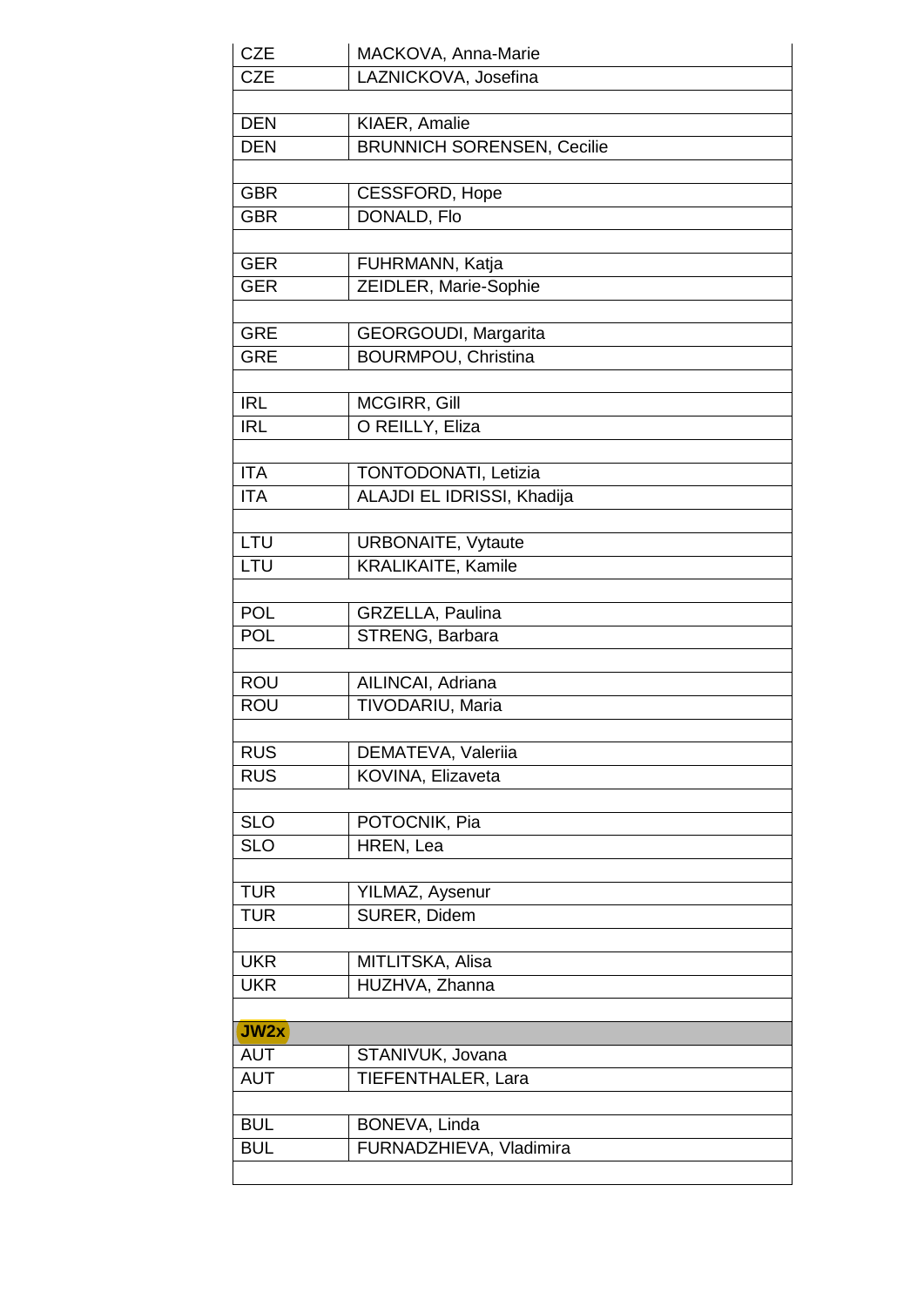| <b>CRO</b>  | <b>VUKIC, Lorena</b>         |
|-------------|------------------------------|
| <b>CRO</b>  | <b>CVITANOVIC, Aria</b>      |
|             |                              |
| <b>CZE</b>  | SANTRUCKOVA, Anna            |
| <b>CZE</b>  | PODRAZILOVA, Eliska          |
|             |                              |
| <b>DEN</b>  | NIELSEN, Mette Koechs        |
| <b>DEN</b>  | <b>VESTERGAARD, Liane</b>    |
|             |                              |
| <b>EST</b>  | KATTEL, Leena                |
| <b>EST</b>  | MAESAAR, Karolyn             |
|             |                              |
| <b>GBR</b>  | EDMUNDS, Lucy                |
| <b>GBR</b>  | <b>WILLFORD-DUTTON, Beth</b> |
|             |                              |
| <b>GER</b>  | KUHNERT, Tabea               |
| <b>GER</b>  | MENZEL, Leonie               |
|             |                              |
| <b>HUN</b>  | CSEPEL, Zsofia               |
| <b>HUN</b>  | PAPP, Sarolta                |
| <b>IRL</b>  |                              |
|             | CASEY, Aoife                 |
| <b>IRL</b>  | <b>CREMEN, Margaret</b>      |
| <b>ITA</b>  | CROSIO, Silvia               |
| <b>ITA</b>  | MARTINELLI, Greta            |
|             |                              |
| <b>POL</b>  | PARTYGA, Michalina           |
| <b>POL</b>  | SOCHOCKA, Magdalena          |
|             |                              |
| <b>ROU</b>  | SPETCO, Andreea              |
| <b>ROU</b>  | <b>BUCU, Amalia</b>          |
|             |                              |
| <b>SLO</b>  | RUS, Ziva                    |
| <b>SLO</b>  | GOLJA, Maja                  |
|             |                              |
| <b>SRB</b>  | ILIC, Natasa                 |
| <b>SRB</b>  | NISEVIC, Andjela             |
|             |                              |
| <b>UKR</b>  | FROLOVA, Svitlana            |
| <b>UKR</b>  | VASHCHUK, Mariia             |
|             |                              |
| <b>JW4-</b> |                              |
| <b>AUT</b>  | <b>BOSNIC, Meri</b>          |
| <b>AUT</b>  | <b>WEISS, Melanie</b>        |
| <b>AUT</b>  | HANISCH, Julia               |
| <b>AUT</b>  | HOLLER, Juliana              |
|             |                              |
| <b>BLR</b>  | KIRYLAVA, Nastassia          |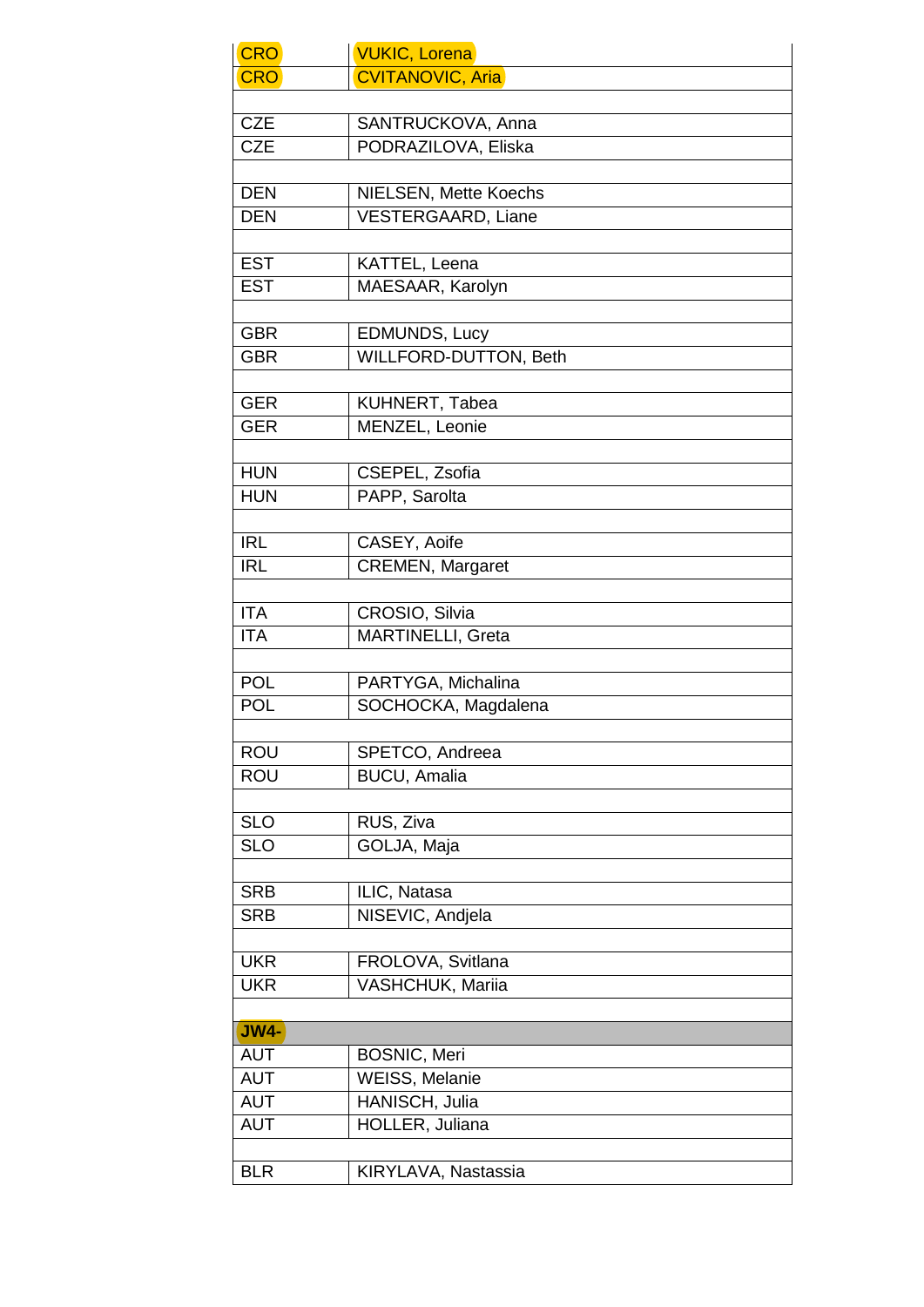| <b>BLR</b>              | BAZHKO, Darya                 |  |
|-------------------------|-------------------------------|--|
| <b>BLR</b>              | SYS, Inesa                    |  |
| <b>BLR</b>              | NOVIKAVA, Darya               |  |
|                         |                               |  |
| <b>CRO</b>              | JURKOVIC, Ivana               |  |
| <b>CRO</b>              | <b>JURKOVIC, Josipa</b>       |  |
| <b>CRO</b>              | MILINOVIC, Bruna              |  |
| <b>CRO</b>              | <b>KRAKIC, Izabela</b>        |  |
|                         |                               |  |
| <b>CZE</b>              | HNIZDILOVA, Karolina          |  |
| <b>CZE</b>              | HARTMANOVA, Karolina          |  |
| <b>CZE</b>              | PECHOVA, Sarah                |  |
| <b>CZE</b>              | STEFKOVA, Marie               |  |
|                         |                               |  |
| <b>GER</b>              | <b>BUSE, Inke</b>             |  |
| <b>GER</b>              | LIER, Charlotte               |  |
| <b>GER</b>              | SARASSA, Lena                 |  |
| <b>GER</b>              | HEUER, Leonie                 |  |
|                         |                               |  |
| <b>HUN</b>              | TARI, Kitti                   |  |
| <b>HUN</b>              | <b>PREIL, Nikolett</b>        |  |
| <b>HUN</b>              | TREMMEL, Flora                |  |
| <b>HUN</b>              | ROZMARING, Flora              |  |
|                         |                               |  |
| <b>ITA</b>              | TANGHETTI, Sofia              |  |
| <b>ITA</b>              | <b>TONOLI, Vittoria</b>       |  |
| <b>ITA</b>              | MERIANO, Laura                |  |
| <b>ITA</b>              | FABOZZI, Gaia                 |  |
|                         |                               |  |
| <b>POL</b>              | KONECKA, Angelika             |  |
| <b>POL</b>              | MATECKA, Urszula              |  |
| <b>POL</b>              | WOJTAROWICZ, Barbara          |  |
| <b>POL</b>              | <b>BUGAJSKA, Sara</b>         |  |
|                         |                               |  |
| <b>ROU</b>              | ACSINTE, Ioana-Irina          |  |
| <b>ROU</b>              | JUNCANARIU, Geanina-Dumitrita |  |
| <b>ROU</b>              | ONCIU, Elena-Catalina         |  |
| <b>ROU</b>              | <b>BALETCHI</b> , Alina-Maria |  |
|                         |                               |  |
| SUI                     | LIBAL, Nina                   |  |
| SUI                     | NEGRINOTTI, Olivia            |  |
| $\overline{\text{SUI}}$ | NACHT, Olivia                 |  |
| SUI                     | WALSER, Lia                   |  |
|                         |                               |  |
| JW4x                    |                               |  |
| <b>BLR</b>              | KIRYKOVICH, Aliaksandra       |  |
| <b>BLR</b>              | IVAROVSKAYA, Darya            |  |
| <b>BLR</b>              | DAUMATOVICH, Maryia           |  |
| <b>BLR</b>              | DULINA, Anhelina              |  |
|                         |                               |  |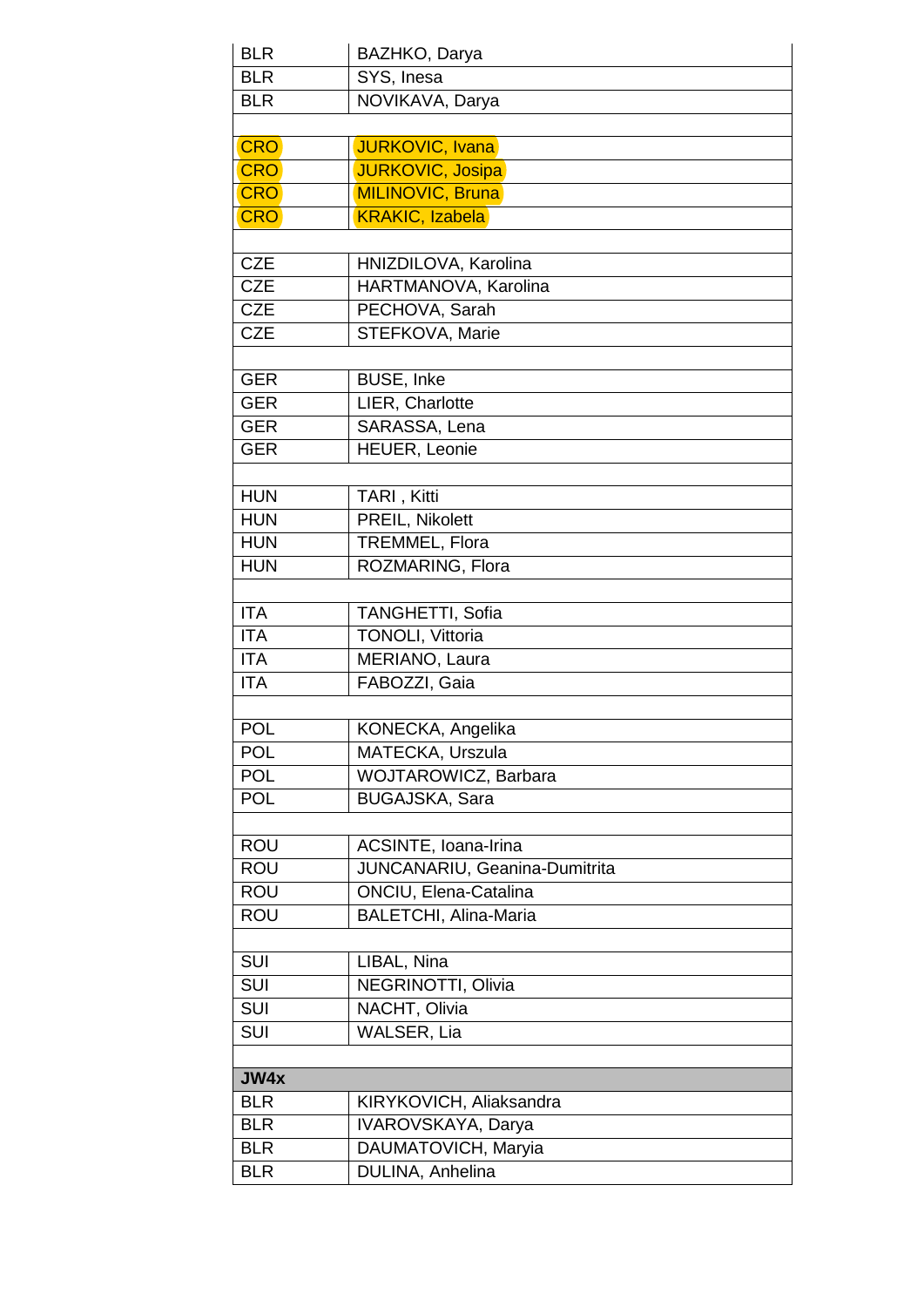| <b>CZE</b> | MATLOVA, Barbora                  |
|------------|-----------------------------------|
| <b>CZE</b> | SOLAROVA, Valentyna               |
| <b>CZE</b> | POSPISILOVA, Michala              |
| <b>CZE</b> | <b>BUSINSKA, Tereza</b>           |
|            |                                   |
| <b>DEN</b> | KIILGAARD, Anne Katrine           |
| <b>DEN</b> | <b>GIRKE CHRISTENSEN, Cecilie</b> |
| <b>DEN</b> | RUTZOU, Mia Sofie                 |
| <b>DEN</b> | NORKING, Mathilde                 |
|            |                                   |
| <b>EST</b> | ARON, Annabel                     |
| <b>EST</b> | ALTTOA, Grete                     |
| <b>EST</b> | KATTEL, Leena                     |
| <b>EST</b> | MAESAAR, Karolyn                  |
|            |                                   |
| <b>FRA</b> | AHYI, Lucine                      |
| <b>FRA</b> | CORNELIS, Emma                    |
| <b>FRA</b> | LIOT, Virginie                    |
| <b>FRA</b> | <b>AERNOUDTS, Violaine</b>        |
|            |                                   |
| <b>GER</b> | THIELE, Klara                     |
| <b>GER</b> | <b>GUTFLEISCH, Lisa</b>           |
| <b>GER</b> | VOELZ, Maren                      |
| <b>GER</b> | PEUSER, Nora                      |
|            |                                   |
| <b>HUN</b> | <b>BOROKA, ELEK</b>               |
| <b>HUN</b> | NEMETH, Mercedesz Anita           |
| <b>HUN</b> | SZILI, Dorina                     |
| <b>HUN</b> | <b>BEREKMERI, Anna</b>            |
|            |                                   |
| <b>ITA</b> | DE BONI, Silvia                   |
| <b>ITA</b> | PAGNONCELLI, Laura                |
| <b>ITA</b> | COLASANTE, Gaia                   |
| <b>ITA</b> | COSTA, Maria Ludovica             |
|            |                                   |
| LTU        | VAREIKAITE, Viktorija             |
| LTU        | <b>BUTRIMAVICIUTE, Evelina</b>    |
| LTU        | MEDELINSKAITE, leva               |
| LTU        | MORKUNAITE, Raminta               |
|            |                                   |
| <b>NED</b> | FEENSTRA, Ilse                    |
| <b>NED</b> | VAN DE VLIET, Femke               |
| <b>NED</b> | VISSER, Naomi Franka              |
| <b>NED</b> | PAULIS, Femke                     |
|            |                                   |
| <b>POL</b> | KONIECZNA, Marta                  |
| <b>POL</b> | MANIKOWSKA, Aleksandra            |
| <b>POL</b> | MAJEWSKA, Wiktoria                |
|            |                                   |